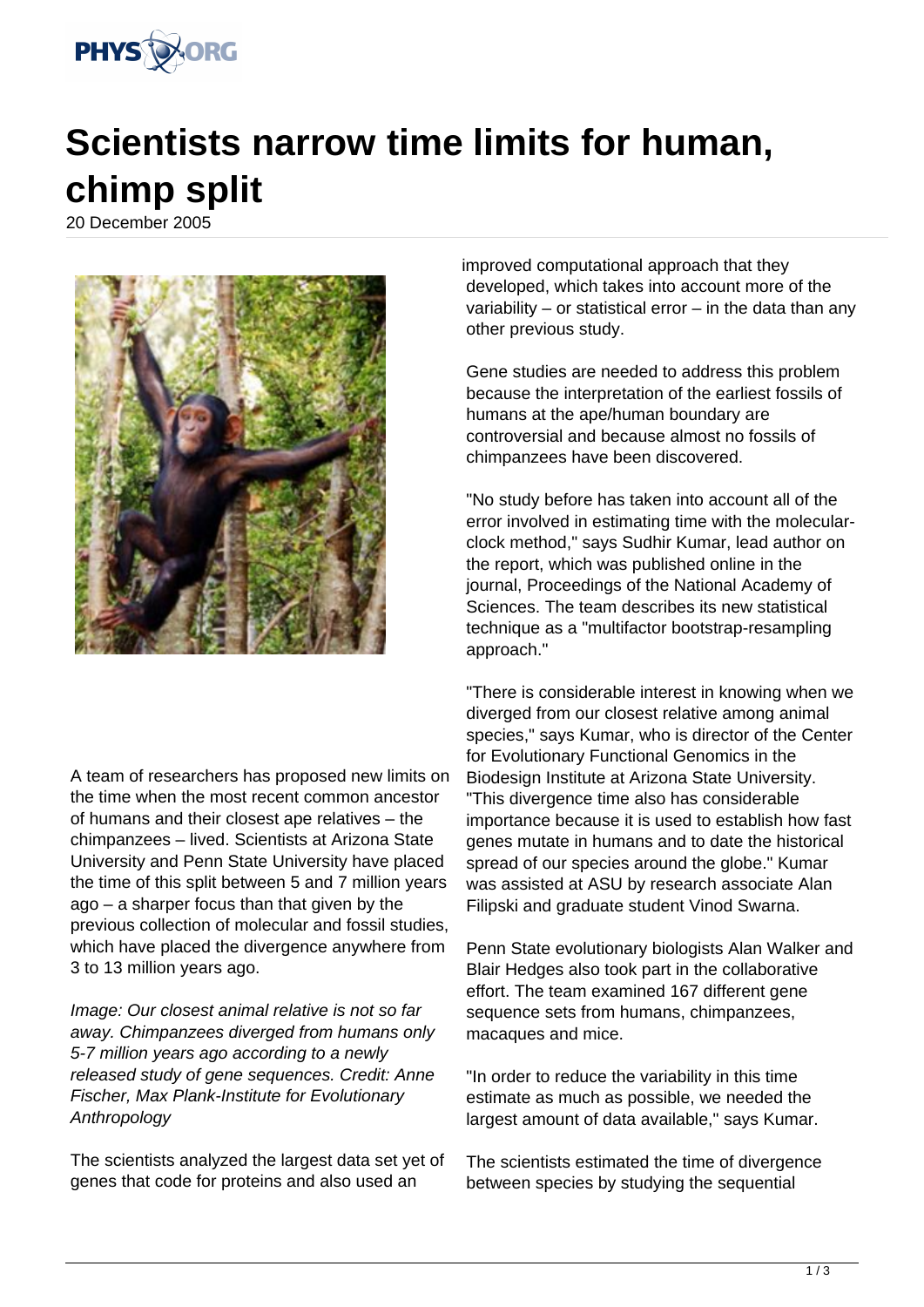

arrangement of nucleotides that make up the chain-evolution of intelligent life."

like DNA molecules of each species. The number of mutations in the DNA sequence of a species, compared with other species, is a gauge of its rate of evolutionary change. By calibrating this rate with the known time of divergence of a species on another branch of the tree-like diagram that shows relationships among species, scientists can estimate the time when the species they are studying evolved. In this case, the calibration time the scientists used was the split of Old World monkeys – including baboons, macaques, and others – from the branch of the phylogenetic tree that led to humans and apes, which fossil studies have shown is at least 24 million years ago. Using this calibration time, the team estimated that the human-chimp divergence occurred at least 5 million current fossil record of primates," says Walker. years ago, proportionally about one-fifth of the calibration time.

This time is consistent with the findings of several research groups that have used the molecularclock method to estimate the split of humans and chimpanzees since the first attempt in 1967. But this is only a minimum estimate, because it was based on a minimum calibration time. To obtain a maximum limit on the human-chimp divergence, the Source: Arizona State University team used as a calibration point the maximum estimate, based on fossil studies, of the divergence of Old-World monkeys and the branch leading to humans – 35 million years ago.

Calculations using this date yielded a time for the human-chimp split of approximately 7 million years ago, which again was proportionally about one-fifth of the calibration time.

"We can conclude that humans and chimpanzees probably last shared a common ancestor between five and seven million years ago," says Blair Hedges, professor of biology at Penn State. "Although this conclusion does not exclude younger or older dates as being possible, it says they are less likely to be correct."

Hedges, who also is an astrobiologist, adds that "knowing the timescale of human evolution, and how we changed through time in relation to our environment, could provide valuable clues for understanding – in a more general sense – the

Walker, a paleoanthropologist and Evan Pugh Professor of Biological Anthropology and Biology at Penn State, has discovered and studied fossil hominids and other primate species that pertain to the question of the human-chimp divergence.

"While this research does not pinpoint the precise time of the split, it tells us that proportional differences on branches in family trees should be considered when proposing new times. For example, we now know that a 10-to-12-million-year human-chimp split would infer a divergence of Old World monkeys from our lineage that is too old (50-to-60-million years ago) to reconcile with the

What then is the next step? Although some additional improvement is possible by including more genes and more species, "the greatest opportunity now for further narrowing this estimate of 5-to-7-million years will be the discovery of new fossils and the improvement in geologic dating of existing fossils," says Walker.